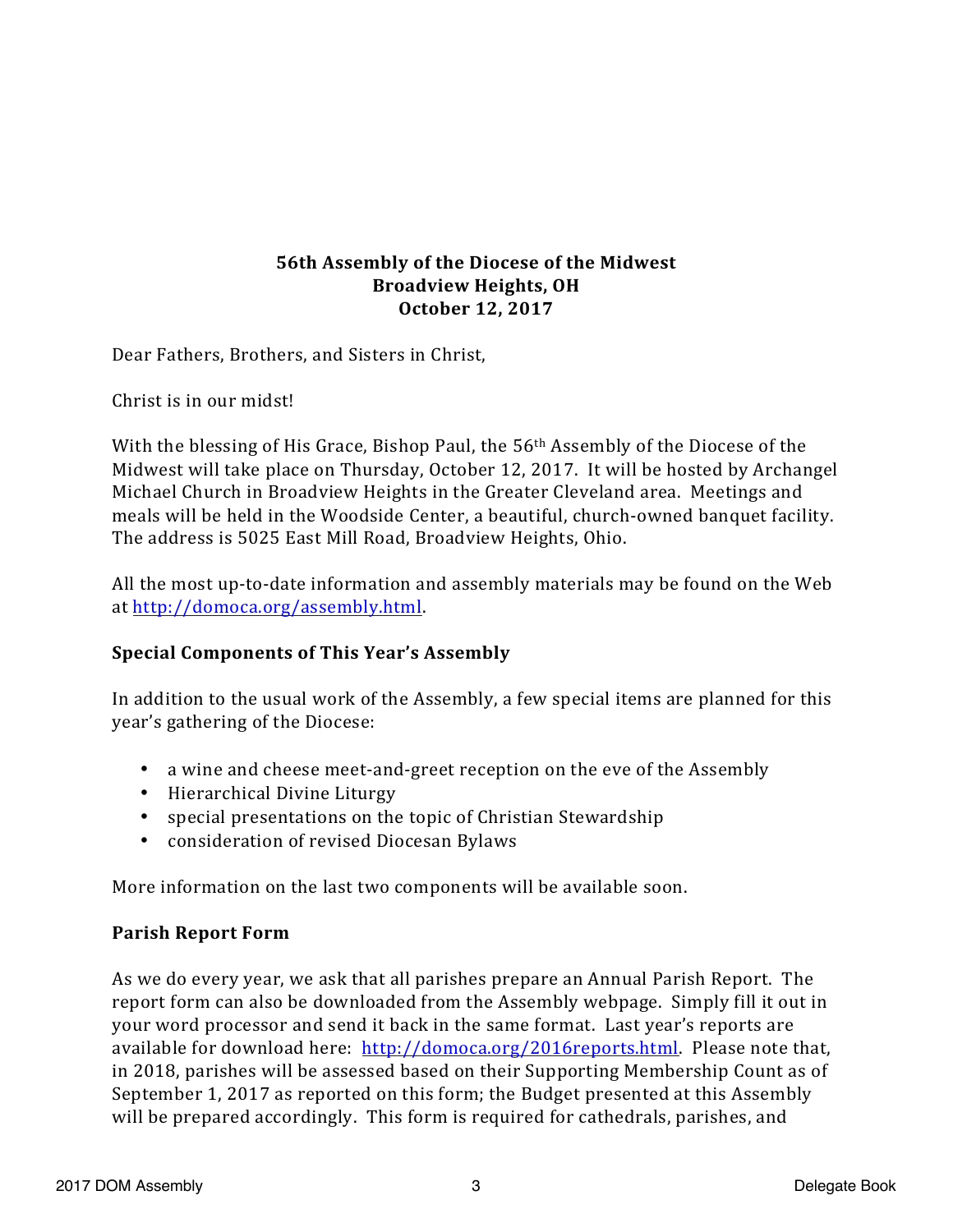56<sup>th</sup> Assembly Welcome Letter October 12, 2017 Page 2

missions. A parish must include information and numbers for any chapel which has it as its mother parish.

Please return your completed form to me electronically by Friday, September 15.

# **Registration**

The composition of delegates from each parish is made up of the *assigned* priests and deacons, and an equal number of lay delegates. One lay delegate is allowed from each parish not having an assigned priest. Lay delegates are elected by a parish meeting or parish council (consult parish bylaws). Others may attend as observers. Further information may be found in the OCA Statute, Article 9, The Diocesan Assembly: http://oca.org/statute/article-ix

Please note that *attached* and *retired* clergy may attend without the right to a vote (and without an equal number of lay delegates). Rectors, please consult the Parish Directory on the OCA website if you are uncertain of a priest's or deacon's status, and contact His Grace, Bishop Paul, if you believe it to be in error.

The registration fee schedule for this year's assembly is as follows:

\$125.00 per delegate or observer

Please send the form and payment to St. Michael's by Friday, September 15.

### **Hotel**

Accommodations for Wednesday night have been procured at the Crowne Plaza Hotel Cleveland South, 5300 Rockside Road, Independence, Ohio, at a rate of \$89.00. Reservations need to be booked by Wednesday, September 20. After this date there are no guarantees with regard to rooms or a discounted rate. Please make your reservations as soon as possible by calling (866) 840-0582, making sure to inform them that you are part of the Diocese of the Midwest group.

### **Travel**

Please arrange to arrive on the evening of Wednesday, October 11. If flying, please use Cleveland Hopkins International Airport (CLE). You may take the hotel's shuttle from the airport to the hotel. Our hosts at Archangel Michael's will arrange ground transportation to and from the church for those who indicate this need on the Registration Form. If possible, return flights should be scheduled for no earlier than 6:30 p.m. on Thursday, October 12.